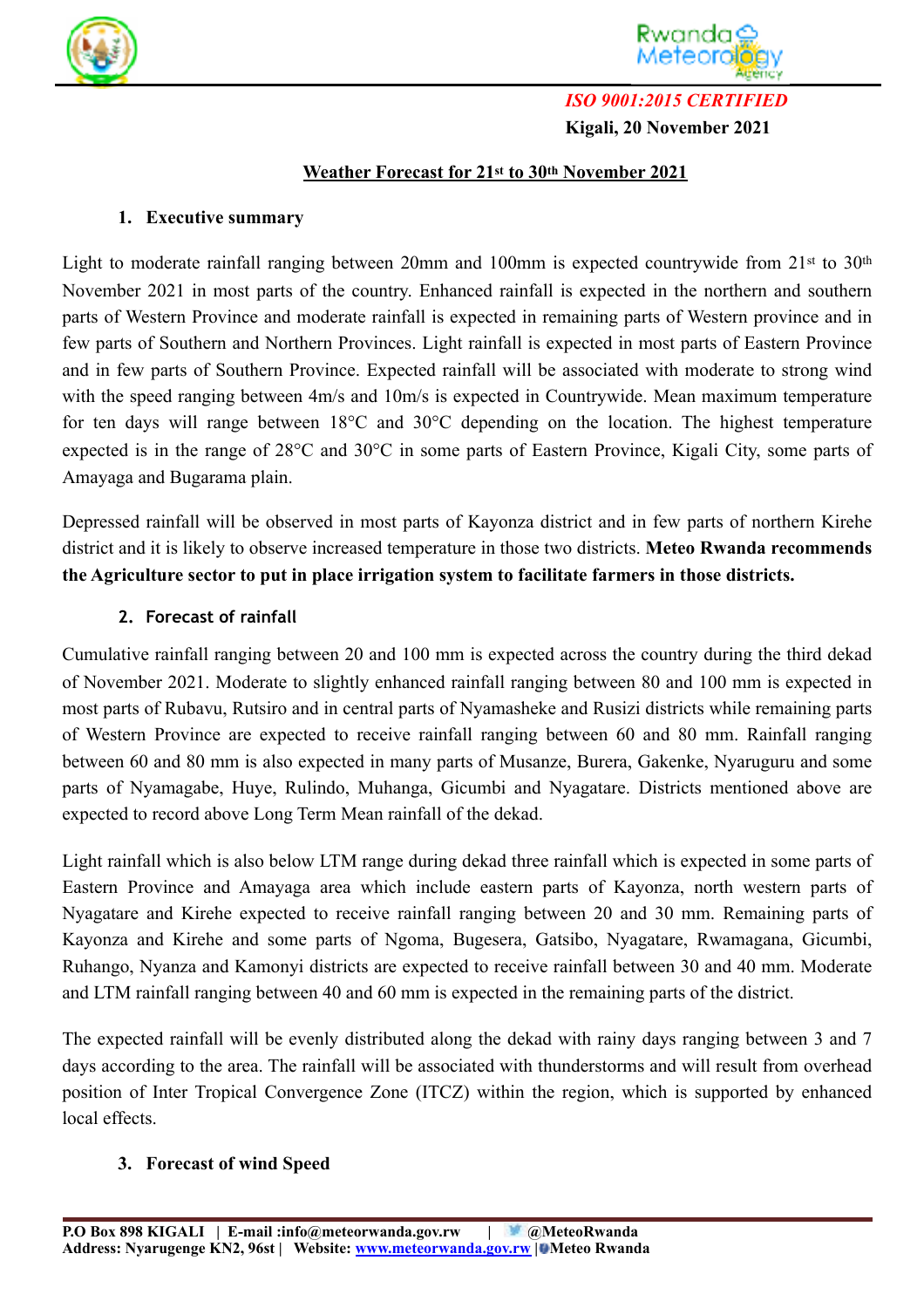



During the third dekad of November 2021 strong wind ranging between 8m/s and 10m/s is expected over eastern parts of Nyagatare, few parts of Kayonza, Kirehe, Bugesera, Kamonyi, Muhanga, Ruhango, Gisagara, Ngororero, Karongi, Nyamasheke and Rusizi while moderate wind is expected over the rest of the country.

#### **4. Forecast of maximum temperature**

The expected maximum temperature during second dekad of November will range between 18°C and 30°C across the country. Higher values will range between 28°C and 30°C in many parts of Eastern Province, Kigali City, Kamonyi and Nyanza and Bugarama plain. The areas expected to experience lower values of maximum temperature ranging between 18°C and 20°C which include northern parts of Musanze and Nyabihu districts. The expected temperature is slightly in the range of long term average across the country.

For more details on spatial distribution of rainfall, maximum temperature and wind speed, refer to the maps below.